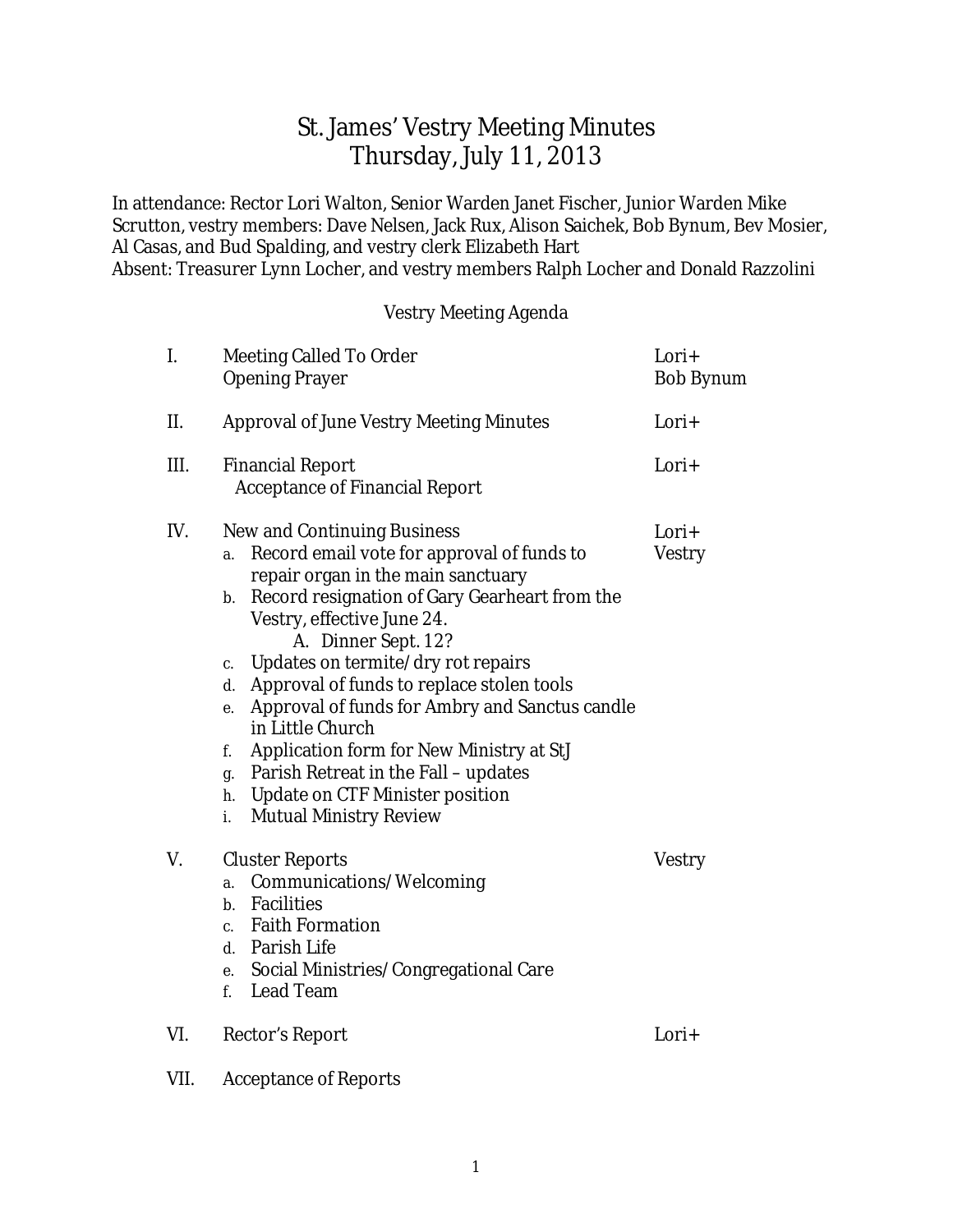Meeting Adjourned / Compline Bob Bynum

Lori Walton called the meeting to order, and Bob Bynum led the opening prayer.

June 2013 Vestry Meeting Minutes

- Thank you to Bev Mosier for taking the minutes at the June vestry meeting.
- Corrections:
	- o Dave Nelsen's name was spelled incorrectly
	- o Date on the agenda should be June 13.
	- o On page 3, item b, third sentence from the end: should be ventilation problem rather than bent problem.
- Motion was made to accept the June 2013 vestry meeting minutes as amended. Moved by Bud Spalding, seconded by Jack Rux. Motion approved.

Financial Reports

- Lynn Locher has sent out preliminary accounting reports for June.
- We continue to be in the black by \$9.328.32.
- The Diocese made an error in our payroll at the end of June. They inadvertently attached our payroll to someone else's payroll. The Diocese then had to handwrite checks to our hourly employees so they would get paid. Because of this, the payroll didn't show up on our billing because it did not go through the regular process.
- We are behind on pledges by almost \$14,000. It was suggested to put an article in the September Window regarding pledges.
- For those who donate stock for their pledges at the end of December would it be helpful to the budget to donate that stock earlier in the year? Will need to ask Lynn Locher that question.
- Most of the money savings is the result of not having hired a CTF coordinator yet.It also took longer to hire an administrative assistant that originally thought.
- Motion was made to accept the preliminary financial reports as submitted. Moved by Janet Fischer, seconded by Mike Scrutton. Motion approved.

# New and Continuing Business

Let the minutes show that the email vote regarding the repair of the organ in the main sanctuary for \$650 was approved unanimously.

Gary Gearheart has resigned from the vestry effective June 24, 2013. He and Lea Ave are leaving St. James'.

Gary was signed up to bring the dinner for the September 12 vestry meeting. Alison Saicheck suggested a potluck. Alison also offered to coordinate.

Termite and Dry Rot Repairs

• The Facilities group sent letters to the 4 companies that had submitted proposals for termite eradication informing them of the vestry's decision to proceed with structural repairs before proceeding with the eradication process. The companies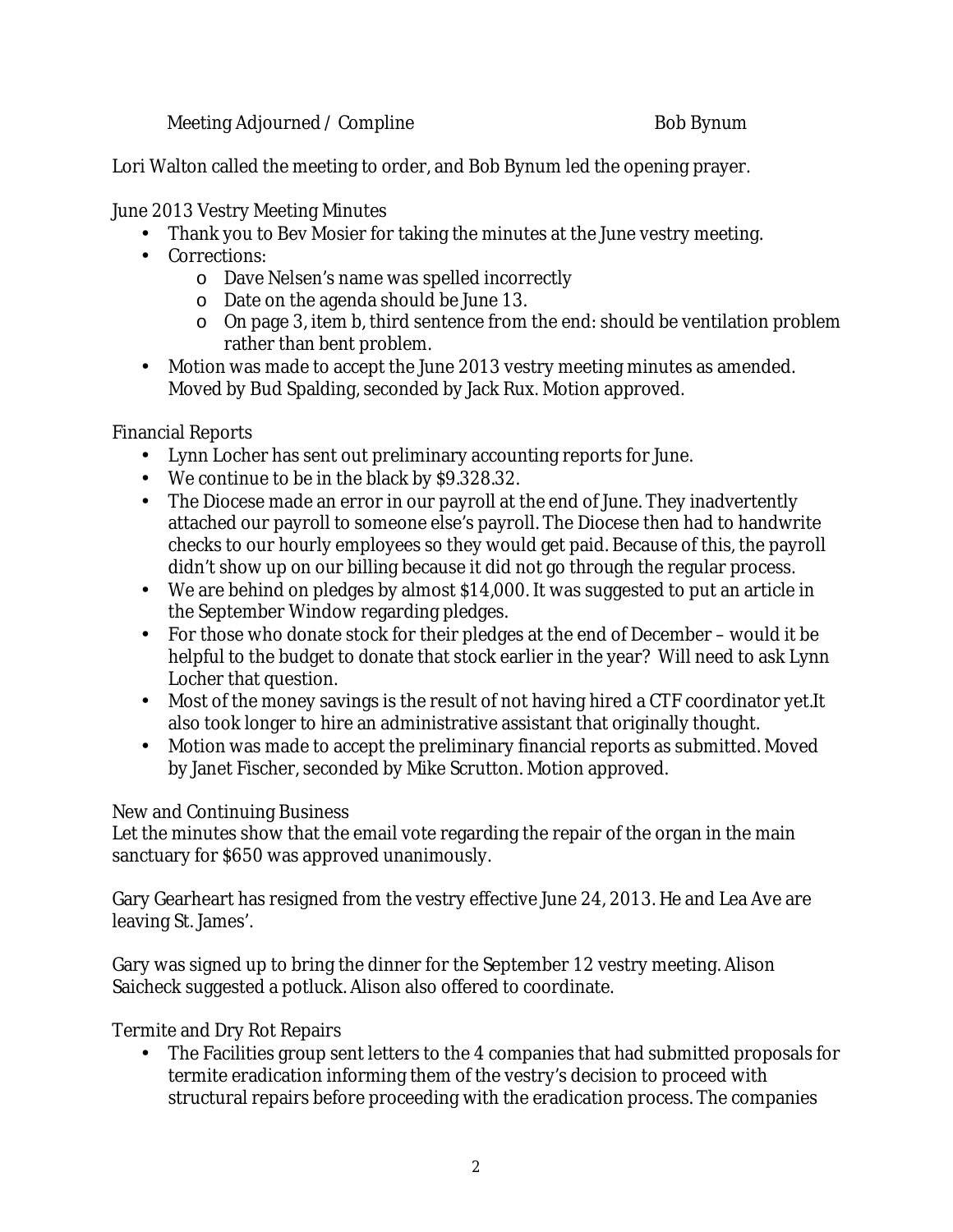were asked that if they have a program to facilitate and/or complete repairs to please submit a proposal by July 15th. We have not yet received any proposals.

• An email went out from Lynn Locher to the facilities team stating that when they are looking for contractors please make sure contractors are not only licensed but also incorporated. Mike Scrutton did some research on the subject. While we do need a licensed contractor there is no legal requirement for companies to be incorporated. However, if wepay a contractor more than \$600 in a calendar, then we need to issue a 1099 miscellaneous form to that contractor for their tax records.

Approval of Funds to Replace Stolen Tools

St. James Episcopal Church Facilities Group Authorization to Replace Equipment

On Saturday, June 15 eleven parishioners met and formed a Work Party to trim and remove vegetation, and to clean up the property. Sometime between Saturday afternoon and Monday morning, June 17, someone removed the three locks to a maintenance shed. Our Sexton found the opened locks and opened the door to check on the contents of the shed. Nothing appeared to be missing or out of position, so he proceeded to relock the locks. (During this same general time frame, he assisted a neighbor whose car had been parked in the parking lot clean up broken glass and damage from a break in to the car.) Tuesday morning, the shed was again found unlocked and the door open. Subsequent observation and inventory by those familiar with the equipment revealed that some of the Churches equipment and tools had been taken.

A police report was filed and the type of equipment has been listed. The age and condition of the missing equipment, and missing records, precludes an accurate estimate of the true value of the missing items. However, an estimate of replacement and repair costs to equipment and property is approximately the same as the deductible amount to our insurance policy.

The items lost were all commercial quality due to heavy use and needs:

- 3 each locks for door
- 2 each locks and reinforced cables for anchoring equipment
- 1 each gas powered line trimmer and weed eater
- 1 each Poulan and 1 each Homelite gas powered 14" chain saws
- 1 each 24 inch Bosch hedge trimmer
- 1 each gas powered commercial quality leaf blower.

The purchase of replacement equipment and repairs will be under the leadership and auspices of Chris Perry and Tim Spencer, the Work Party and grounds maintenance coordinators.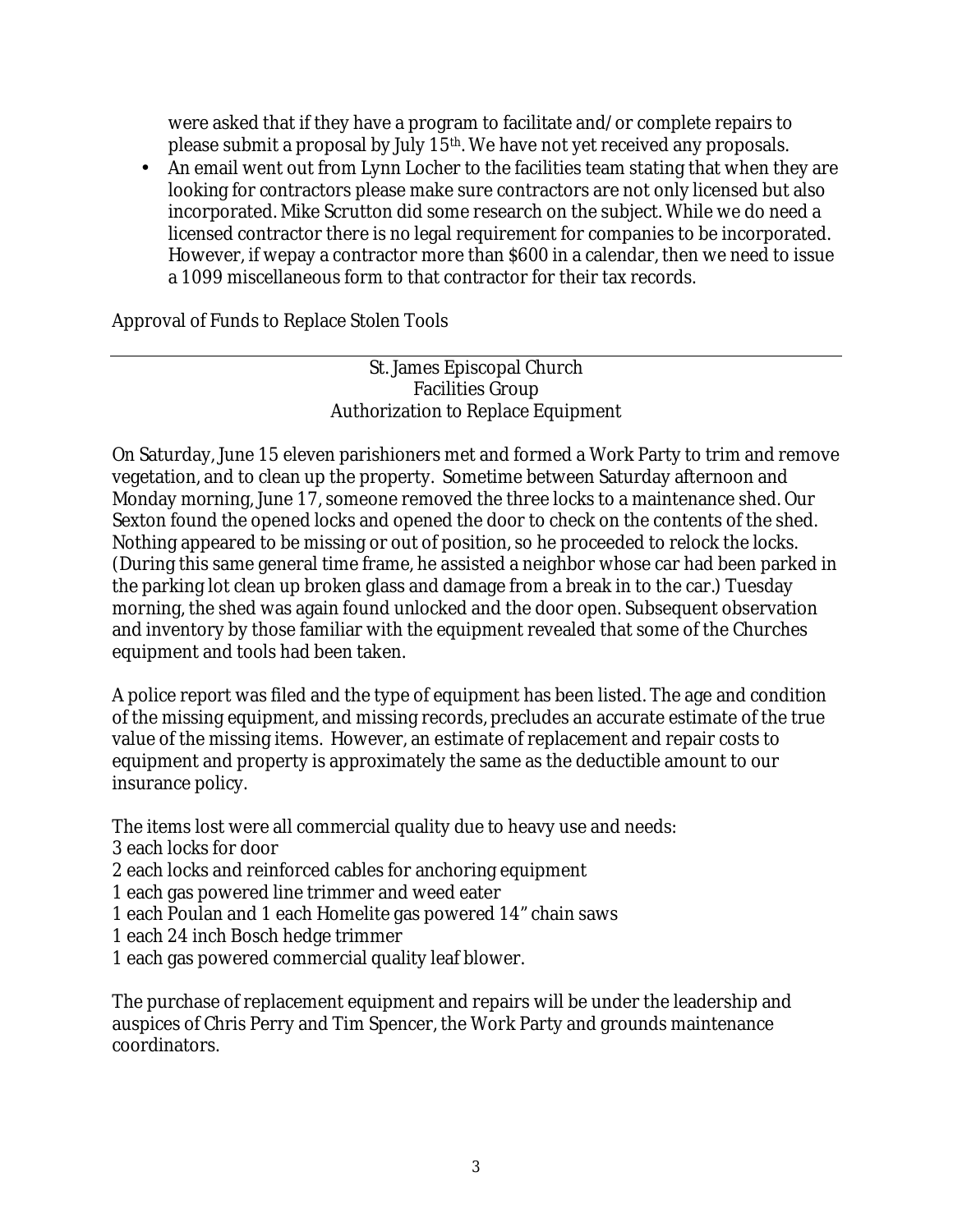REQUEST: Facilities requests an allocation and approval to expend up to \$750 to replace and repair the equipment and damage lost to the break-in and burglary of June 17,18, 2013.

Respectfully Submitted, F.P. Spalding /Al Casas Facilities Group

- Our insurance deductible is \$500. We don't want to turn in a claim for \$250.00
- Asking for \$750 to come from the Building Fund to replace the stolen equipment.
- Facilities will ask the assistance of Tim Spencer and Chris Perry, who know tools.
- Motion was made to spend up to \$750.00 from the Building Fund to replace stolen equipment. Moved by Jack Rux, seconded by Al Casas. Motion approved.

Ambry and Sanctus Candle in Little Church

- Ruth Poole, as chair of the Memorial Garden Committee, has submitted a request for funds to purchase for the Little Church:
	- o A Sanctus candle, which goes over the Ambry. It must be an electric one because we cannot have an open flame in the Little Church. Cost would be up to \$775.
	- o An Ambry, the cabinet that holds the reserve sacrament. It must be specially built in order to match the décor of the Little Church.Cost for the construction of the Ambry is up to \$2,000.
- Ruth stated they have received an offer for a donation of some money toward the building of the Ambry. If this goes through then the money would be replaced from what we vote for.
- These additions to the Little Church would be in memory of Brad Hoffman.
- Motion was made to spend \$775.00 from the Special Interest Memorial Donation Fund for a Sanctus Candle for the Little Church. Moved by Bud Spalding, seconded by Bob Bynum. Motion approved.
- Motion was made to spend up to \$2,000.00 from the Special Interest Memorial Garden Columbarium Fund for the creation of the Ambry for the Little Church. Moved by Dave Nelsen, seconded by Bob Bynum. Motion approved.

Application for a New Ministry

- Janet Fischer found information on an application for a new ministry on Rob Moss's website.
- Seems to be a good way to channel ideas, so that all are given the same consideration and treated equally.
- Asks people who have ideas to think through each step of their idea for a new ministry
- Suggested that the heading should say "Application for a New Ministry *at St. James'*
- Under vestry cluster, need to add Lead Team
- Motion was made to adopt the use of the Application for a New Ministry form at St. James'. Moved by Janet Fischer, seconded by Bev Mosier. Motion approved.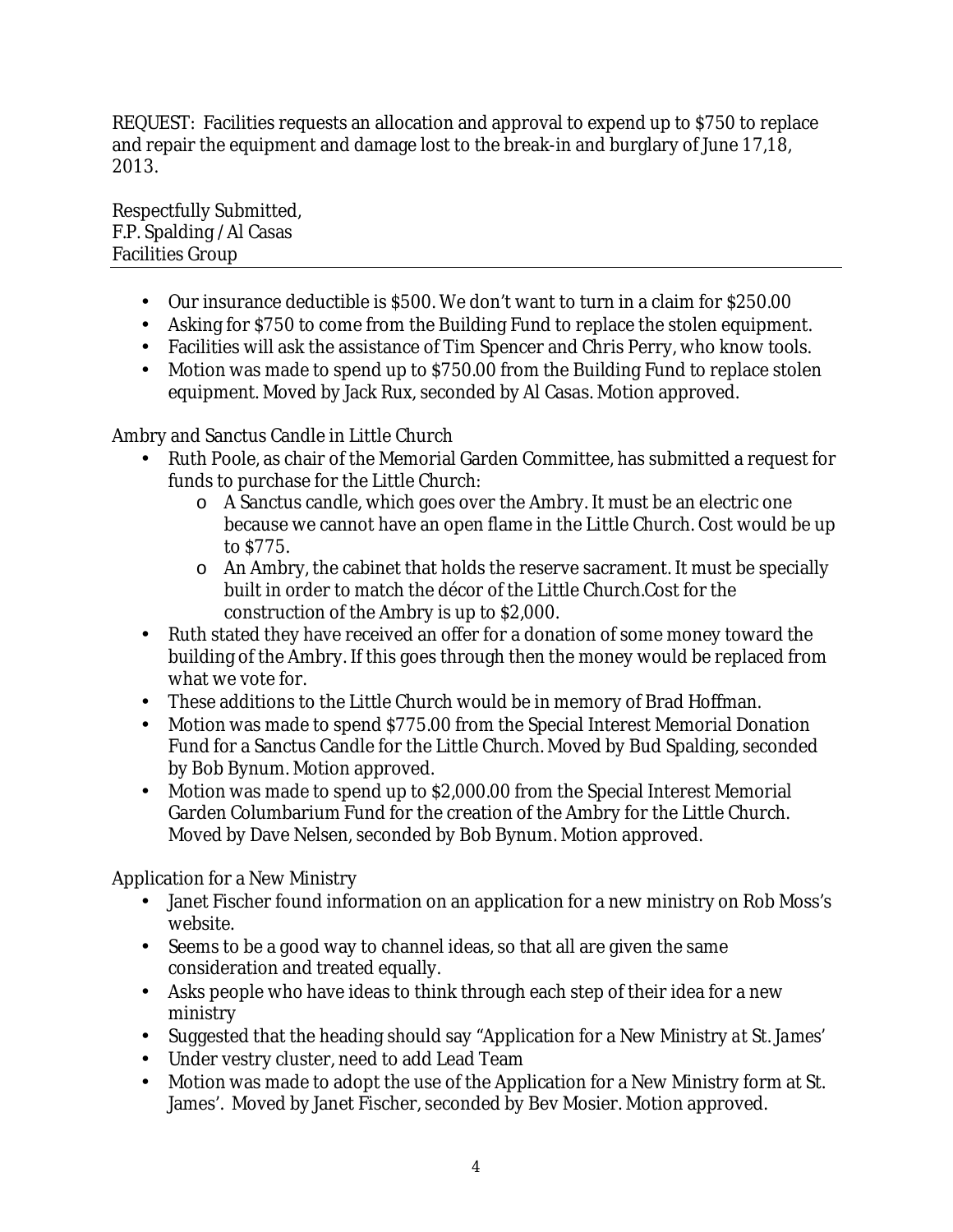• The form will be posted on the website.

Parish Retreat

- Lori has had a conversation with Rob Moss about what the day might look like, what we are trying to achieve, and what some of his ideas are.
- Lori talked about our thoughts regarding moving to the next level of being disciples in the world, and bringing our Christianity out beyond our church walls.
- Lori told him he needed to be aware of the varying family dynamics in the parish, and when we talk about being Christian in the world, we are not talking about proselytizing, or converting, or saving people.
- At the next vestry meeting, we can start making solid plans for the luncheon, snacks, etc.
- We need to start advertising the retreat flyers around campus, article in the August Window, and a letter to the parish (by end of the month). We also need a sign-up sheet
- Need to form a retreat team to help coordinate. Would like to have Bud Pearson for audio/visual needs, and Jennifer Carini for music. Would also like a parallel track for children.

CTF Minister Position

- The position has been posted for a long time.
- We have received 2 applications from Episcopal priests. One we have decided not to pursue; the other is a strong candidate.
- Jan Scrutton, Alison Saichek, and Lori will be interviewing the one candidate on Monday. If the interview goes well, she will be invited to worship with us on Sunday.

Mutual Ministry Review

- We have budgeted \$300 for the mutual ministry review. Caroline McCall has been asked to lead us.
- Four dates have been proposed –Thursday, September 5<sup>th</sup>, Wednesday, September 11th (day before the regular vestry meeting), Thursday, October 3rd (Thursday before the Parish Retreat), and Wednesday, October 9th (day before the regular vestry meeting).
- Date chosen is Thursday, September  $5<sup>th</sup>$ . Lori will bring dinner for 6:30 pm, and meeting will run from 7-9 pm.

Sacred Space

- Gary Gearheart had been coordinating Sacred Space each month.
- The next time for St. James' to prepare lunches for Sacred Space is August 11<sup>th</sup>. Penny and Ken Trant will cover August 11<sup>th</sup>.
- We need a new coordinator who will secure sign-ups and make sure food is delivered and distributed.
- Bev Mosier will write an article for the Window and the weekly email newsletter.

CLUSTER REPORTS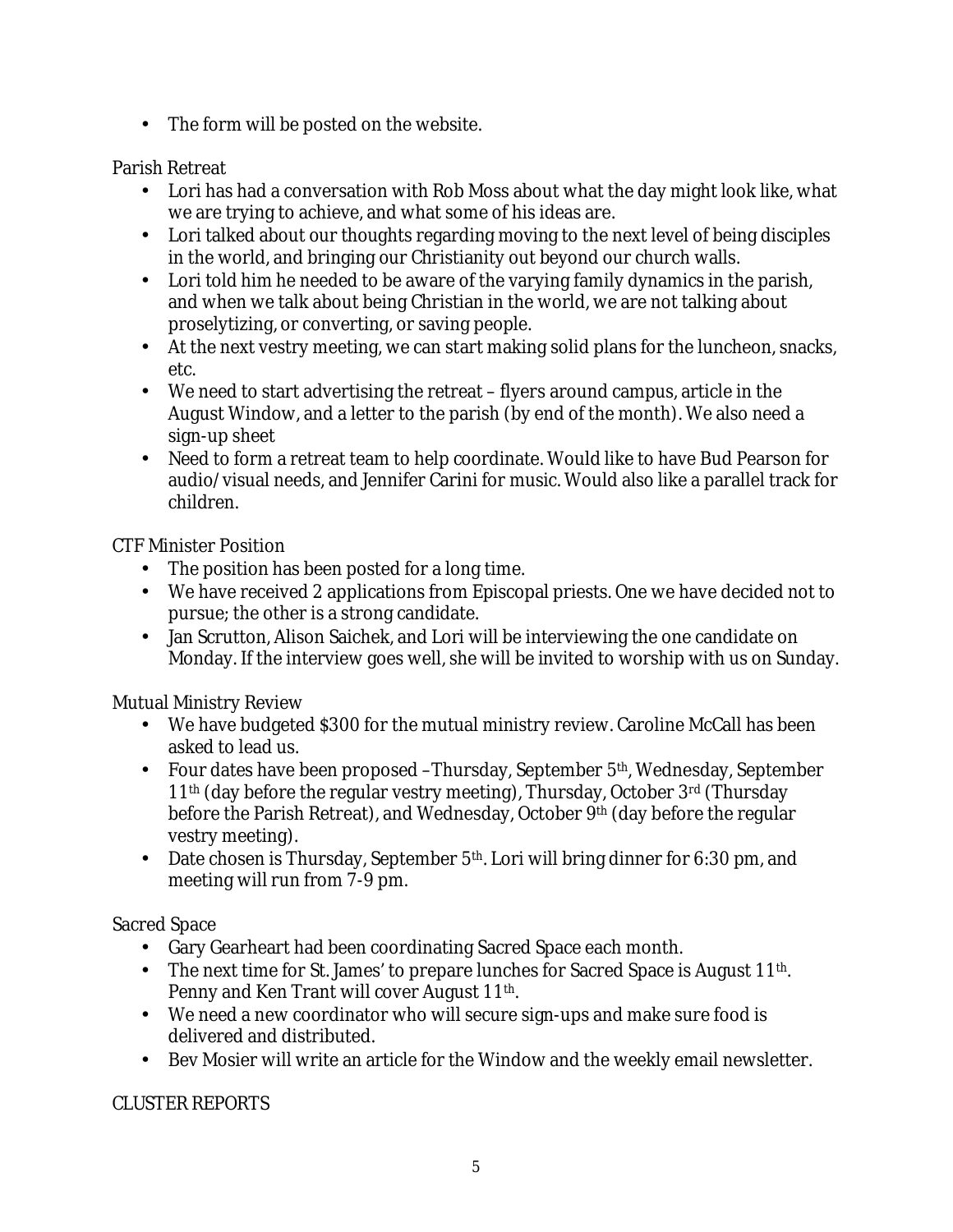Communication and Welcoming Cluster Report, July 11, 2013

- Welcoming A greeters schedule has been completed, identifying two greeters to each 10:30 Sunday service through the end of the year. It was noted that the copy of the Window in the red welcoming / information folders were not current. These folders are available for handing to visitors and contain a tri-fold information sheet about our Church, a message from Lori, a prayer request / visitor information card and a copy of the Window newsletter. We will request several extra copies of the Window be printed each month and ensure current editions are added to these welcoming folders.
- The Window Newsletter Our monthly publication is truly a work of art. It contains commentary, opinion and perspectives. It highlights the varying activities we are involved with and sponsor both at St. James' and in the surrounding community. It is a reflection of ourselves to the world and something we can all be proud to share. Kudos to the editorial team who put this publication together each month. Ralph Locher, Marilyn Rose and Penny Trant take articles, re-occurring monthly and annual data, schedules and messages from many sources over weeks of time and manage to put the publications out at the beginning of each month, seamlessly. There are a number of guidelines and policies in place to ensure a consistent look and feel to the publication. There are also several checkers who read through each edition looking for spelling and grammatical errors or inconsistencies. We would like to set meeting soon to review the current guidelines and policies. This in an effort to ensure we continue to bring the Window to our readers in the most accurate and informative form possible.

Respectfully submitted, Dave and Jack

\*\*\*\*\*\*\*\*\*\*

• It was suggested that when handing out the red Welcoming /Information folders a copy of the most current Window be given out as well, rather than keeping a copy of the Window in the folder, which would have to be updated every month. It was also suggested that this be a part of the greeter duties.

> **Facilities Report**  July 11, 2013

The activities of the Facilities group for June, 2013 have been as follows:

**TERMITES**: The four corporations who had submitted proposals were contacted by letter, and thus, were informed of the Vestry decision to proceed with structural repairs before initiating the eradication process. The four companies were asked if they had a program to facilitate and/or complete repair sand cleanup; and if so, to submit proposals by July 15. If no proposals are submitted, we then face the choices of 1) re bidding, including previous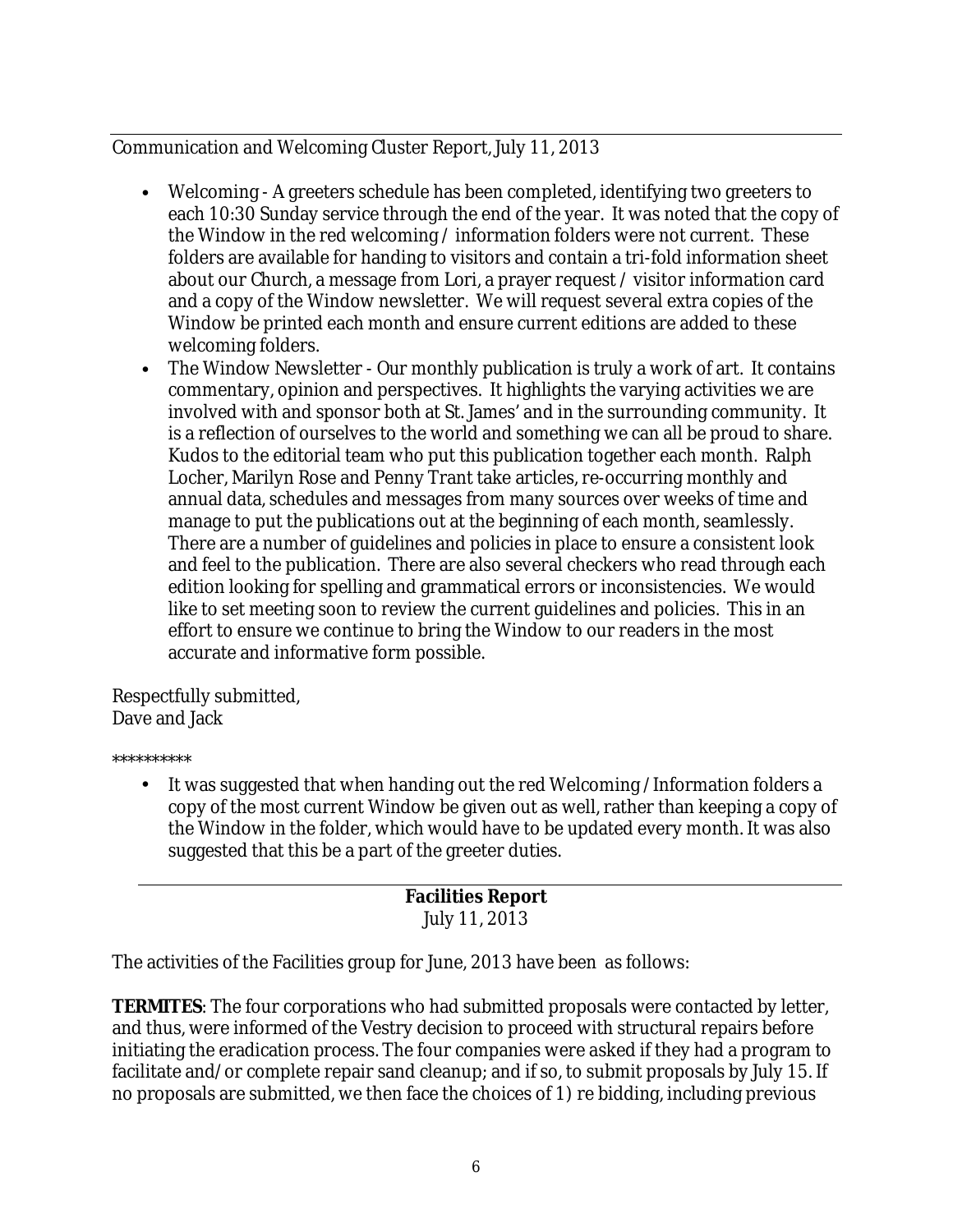companies and new companies, knowing what and where problems exist and incorporating the total package (repair and eradicate) 2) hiring a contractor to clean up some debris areas, initiate eradication programs and follow up with repairs later (hoping that this will kill most of the critters)

Your Facilities Group is not prepared to make a firm recommendation, but are concerned that the ultimate eradication will **need** to be wrapping and fumigation.

**GROUNDS and MAINTENANCE: On Saturday, June 15** we had a **Work Party.** The eleven workers present trimmed and cleaned, and removed excess vegetation. New plants were purchased and planted and some bushes were relocated and replanted. Sometime between Saturday afternoon and Monday morning, someone broke into the maintenance shed, and removed the locks. Our sexton relocked the shed, and assisted a neighbor whose car had been broken into, in our parking lot. Tuesday morning, the shed was again found unlocked and it was determined that some of our maintenance equipment was missing. A police report was taken and is on file. A Report and request has been sent to the Vestry.

**BELL TOWER**: The Bell Tower was washed on the day of the Work Party in preparation for cleanup and refinishing.

\*\*\*\*\*\*\*\*\*

- The tractor mower has been serviced, and will be getting new blades.
- The regular maintenance schedule has been accomplished.

### Faith Formation

Nothing much to report.

Sunday School is on summer break.

Faith Formation is on summer break, although plans for fall are developing. Vacation Bible School will be held July 22-26. I hear the volunteer to child ratio is approaching 1/1. Sounds like a plan.

### Alison Saichek

Parish Life – July 2013 Submitted by: Bob Bynum, Ralph Locher

### **Goals for 2013**

- A. **On-going** 
	- **a. Continue support in the following areas…** 
		- **Kitchen**
		- **Congregational Outreach**
		- **Congregational Activities…** 
			- **1. Receptions & Memorials**
			- **2. Special Events lead by outside sources**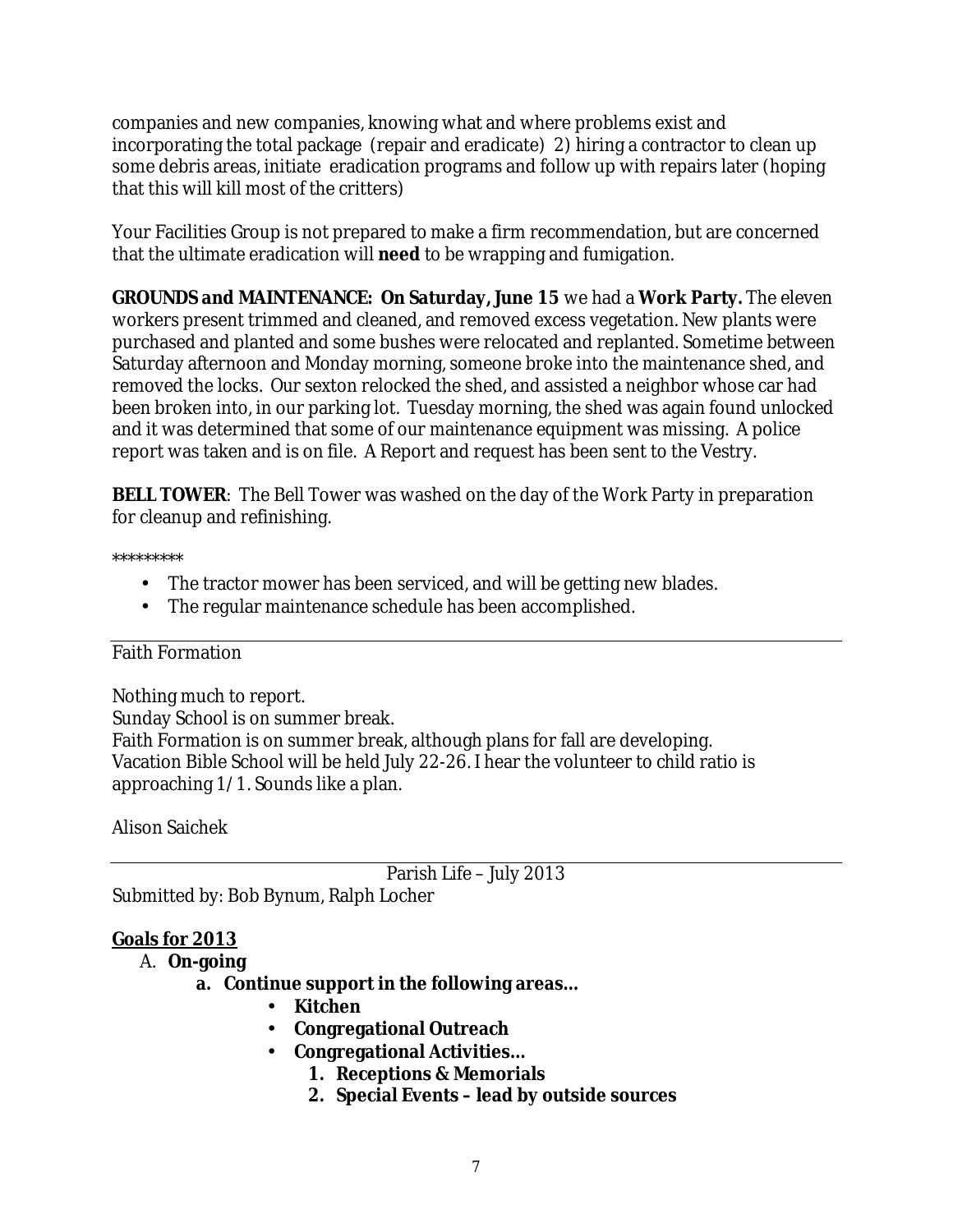### **Current Projects & Activities**

- § **St. James Day**: Ralph is out of town. Bob is coordinating different aspects:
	- o **Set Up**: We need to start set up around 8:00 AM and recruit volunteers
	- o **The Pig:** We have heard that they will bring the pig
	- o **Games:**We have contacted the Millers about games
	- o **PA System:** Bud Pearson will set this up
	- o **Intermingling Between Congregations:** Members of the three congregations should intermingle with one another.

### **Projects & Activities - Updates**

- § **Volunteer Appreciation Day**: This event was a great success with plenty of food and ice cream for all
- § **Holy Hikes**: Bishop Marc Andrus led a hike on Saturday, June 29 at Coyote Hills Park. There were a number of parishioners from St. James including Lori Walton. Also there were a number of participants form other congregations in the Bay Area varying from Los Altos to Moraga. Bishop Andrus administered Holy Eucharist by stopping at different locations and performing different parts of the service at different stops along the hike. Bread and wine were administered at the end in the shade.

# **Upcoming Events**

- § **Saint James Day**: July 21 Joint service and potluck between both Filipino congregations and St. James
- § **Men's Trip:** The annual men's trip to Arnold has been planned for August 15-18.

### \*\*\*\*\*\*\*\*\*\*

• Bob Bynum will need a crew on St. James' Day to help with canopies, set-up, and clean up.

> Social Ministry and Congregational Care Cluster Report for the July, 2013 Vestry Meeting submitted by Bev Mosier and Donald Razzolini

**Update:** The most important new development this month is that Gary Gearheart resigned from the Vestry and, therefore, from the Social Ministry and Congregational Care cluster. We want to thank him for his dedicated service and wish him well. He will be missed.

# **Ministry Updates**

- **Sunrise Village Team**:
	- o Help was needed for the team that cooks dinner on the third Saturday of even months. Two new people joined the team and the June dinner was a great success, thanks to the Lochers for the chicken dinner and the rest of the team for their enthusiastic assistance. The only glitch was that Bev Mosier discovered she is allergic to the gloves. Argh.
- **Sacred Space:**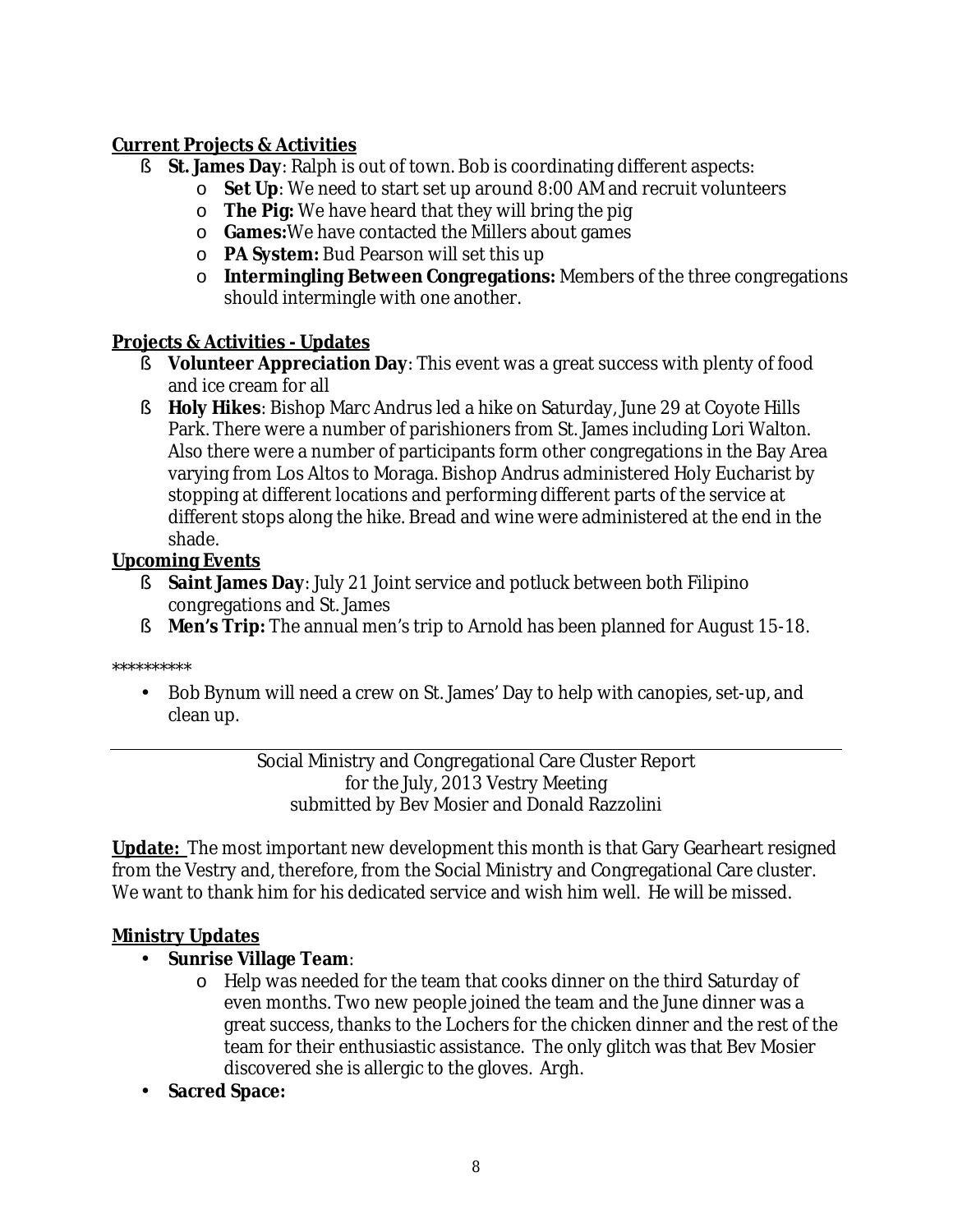- $\circ$  July's date is the 14<sup>th</sup>
- o Since Gary Gearheart was our "go-to" person for this ministry, we may need to restructure and/or find a new person to oversee it.
- **Deaf Ministry**:
	- o Bill Mosier continues to become more involved at Fremont Oaks Gardens (FOG), a residential community that includes Deaf seniors. He is teaching the art classes there and socializing with several members of that community, continuing to "get his feet in that door".
	- o The Lutheran pastor who has led a Bible Study at FOG for years will soon be retiring. Bill has been attending that group. Perhaps there will be a possibility of taking on more of a leadership role there.
	- o Last Saturday there was an interdenominational gathering of Bay Area Deaf churches (none Episcopalian) in Hayward with 7 Deaf churches represented. Bev and Bill made many new contacts and interacted with members of all 7 churches, asking for descriptions of the various ministries and figuring out different ways to make it work.
	- o Bev and Bill are in the process of creating a survey to be sent out to churches throughout the Diocese of California, in order to collect data re: how many deaf individuals are attending Episcopal churches in this area and who among them (and their families) would be interested in diocese-wide retreats, workshops, social events, etc.
- **LGBT Ministry**:
	- o This is ongoing but still in the planning stages. Donald will be assisting in its development and remain involved, but will not oversee it.
- **Other SMCC ministries**: Nothing new to report at this time.

# **Lead Team Report – July 2013**

- 1. Preparations and publicity for the Parish Retreat, October 5th.
- 2. Participated in the review of the July newsletter prior to its publication on the website, following its distribution at services on June 30<sup>th</sup>.
- 3. Made recommendations to the Facilities Cluster following the break-in to the shed.
- 4. Concluded discussions with the Diocese regarding discrepancies in billing from 2011. Resolved in favour of St. James'.
- 5. Participated in and completed formal audit of 2012 accounts.
- 6. Discussed requirement to issue 1099-MISC for contractors who a paid over \$600 in any one calendar year and who are not LLCs.
- 7. Received and discussed resignation of Gary Gearheart. The Rector informed the vestry on July 1st . This will be on the agenda of the July meeting

Respectfully submitted, Lori Walton, Rector Janet Fischer, Senior Warden Mike Scrutton, Junior Warden Lynn Locher, Treasurer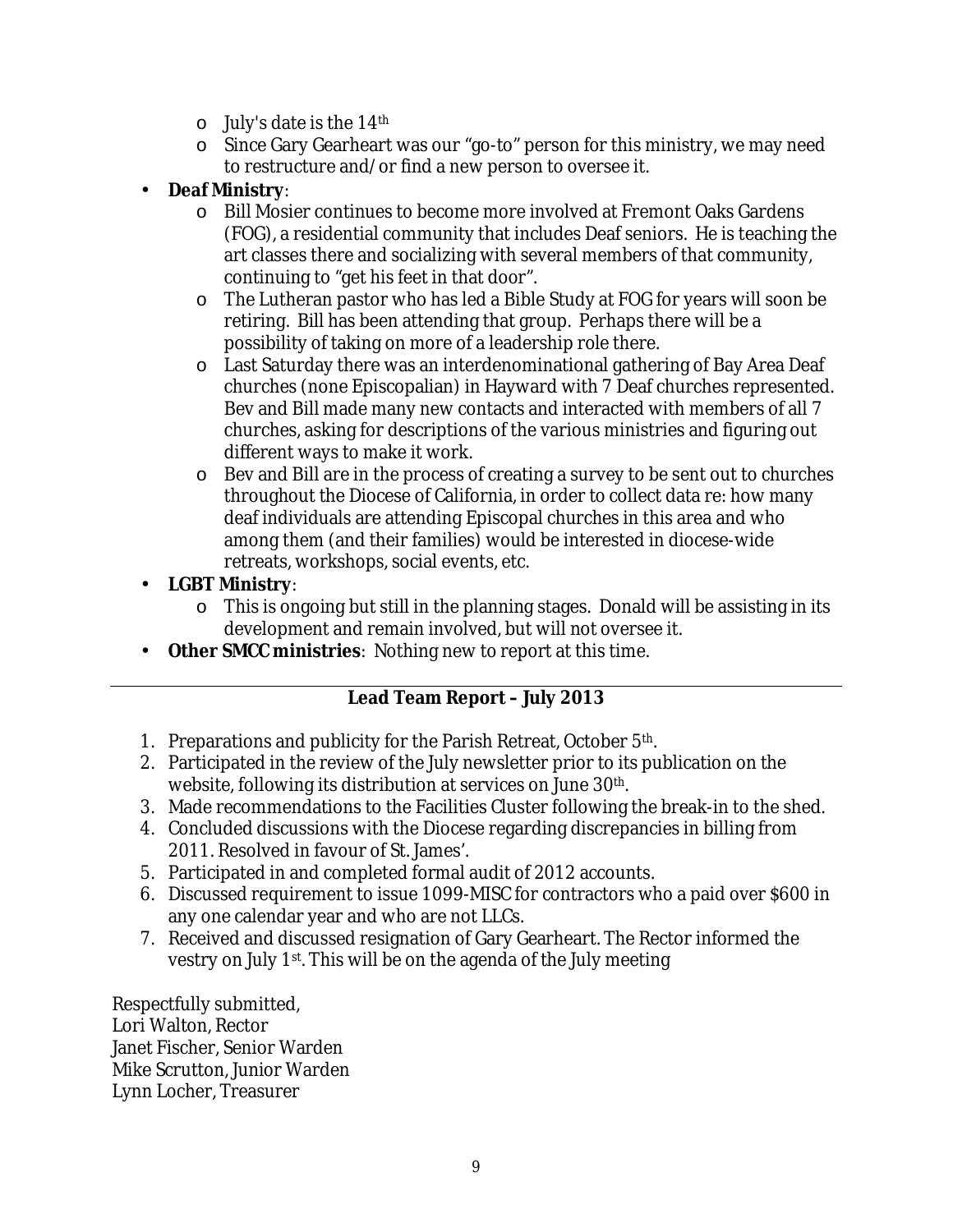Rector's Report Vestry Meeting, July 11, 2013

### **Worship**

Coordinating with the two Philippine Independent Church Congregations for the St. James' Day celebration.

Officiated the wedding of Megan Tiller McDerby and Monique Manjarrez on July 6. Thank you to Greg and Elaine Miller for decorating with white fabric and to Bud Pearson for taking care of all of the audio needs.

Began some preliminary planning for the Vacation Bible School Service on July 28.

Discussed recruitment strategies for the choir with Jennifer Carini. We will co-host a wine and cheese open house for those interested in choir at my home on September 14.

Invited Brian Cochran to preach on June 23, and met with him following his sermon to discuss format, messaging, and length. I anticipate Brian preaching once ever two months or so.

Worked with Ruth Poole and Bruce Roberts to design an ambry and sanctus candle for the Little Church.

Worked with Ruth Poole (with the help of Jan Scrutton) on the process of un-interring ashes from the Columbarium. The family members of someone interred there wants the ashes to scatter at the family graves site. Ruth was able to get all paperwork in order and the ashes were removed from the columbarium on Wednesday, July 10.

### **Children & Youth**

Worked with Jan Scrutton to prepare and plan for VBS. Learned a few crafts J.

Corresponded with a few applicants for the Children, Teen, and Family Minister position. Will be interviewing in mid-July. Assisting with the interview/s will be Jan Scrutton, current CTF Coordinator and Alison Saichek, Vestry Representative.

### **Pastoral Care/Outreach**

Attended to several parishioners and one non-parishioner for pastoral/spiritual care.

On July 2, administered last rites to Joan Nexon at Aegis of Fremont Assisted Living Facility per the request of Joan's daughter.

Met with Deacon Bill Mosier to discuss his evolving ministry to the deaf community in Fremont, and began exploring ways in which St. James' can support newly formed ministries.